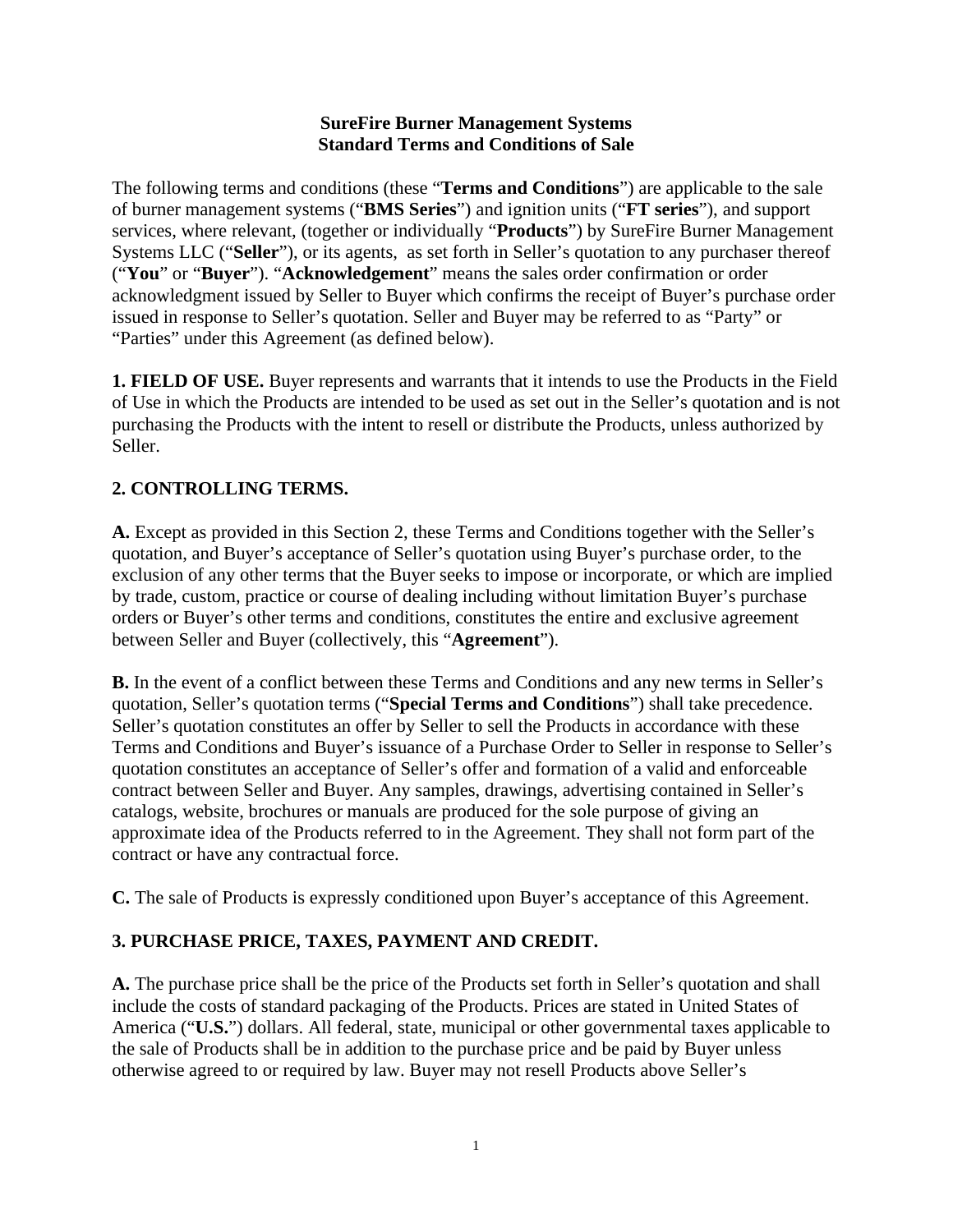manufactured suggested retail price (MSRP). Buyer is responsible for assuring that all subsequent Product resales made by Buyer do not exceed MSRP.

**B.** Seller shall invoice the Products as stated in Seller's quotation. Seller's invoice may include additional amounts related to costs and charges of transportation, insurance, customs, duties, levies or any other costs or fees applicable to the sale and delivery of the Products. Buyer shall also pay these additional amounts which may also include amounts charged by the Governmental Authorities in the country of Buyer's destination on payments to be made to Seller under this Agreement.

**C**. Buyer acknowledges and agrees that the full purchase price for the Products shall be due and payable thirty (30) days after receipt of Seller's invoice unless otherwise stated in the quotation by Seller. If Buyer fails to make payment due to Seller by the due date of payment, all past due payments bear interest at the rate of one and one half percent (1.5%) per month, on the unpaid balance, accrued on a daily basis, from the due date until actual payment of the overdue amount, whether before or after any judgment. If Buyer fails to timely pay the purchase price for any Products, or fails to perform any other of Buyer's obligations hereunder, Seller may, at its option, defer further shipments, revise its terms of payment, cancel the unshipped balance of the Agreement, and/or pursue any other remedy set forth in this Agreement or provided under law.

### **4. DELIVERY.**

**A.** Except as otherwise stated in Seller's quotation, all Products are shipped FOB Origin from Seller's plant in Farmington, New Mexico. Buyer shall take delivery of the Products at Seller's plant within 7 (seven) business days of the Seller notifying the Buyer that Products are ready for collection. Delivery is completed when the Buyer or its agent takes physical possession of the Products at Seller's plant ("**Delivery Site"**). Any agent appointed by Buyer to take delivery of the Products shall have adequate insurance coverage. All Delivery dates contained in Seller's Acknowledgement are approximates only and Buyer agrees that the time of delivery is not of essence. Seller shall not be liable for any delay in delivery of the Products that is caused by a **Force Majeure Event** or the Buyer's failure to provide the Seller with delivery instructions or any other instructions that are relevant to the supply of the Products. A Force Majeure Event is an act, event, omission, accident or circumstance beyond a Party's reasonable control, including fire, flood, earthquake or other natural disaster, war or terrorist attack.

**B**. If the Buyer fails to take delivery of the Products within seven Business Days of the Seller notifying the Buyer that the Products are ready for collection at the Delivery Site, then, except where such failure or delay is caused by a Force Majeure Event, or the Seller's failure to comply with its obligations under the Agreement:

(a) delivery of the Products shall be deemed to have been completed at 9.00 am on the seventh Business Day after the day on which the Seller notified the Buyer that the Products were ready for collection; and

(b) the Seller shall store the Products until delivery takes place, and the Buyer shall pay to the Seller all related costs and expenses (including insurance).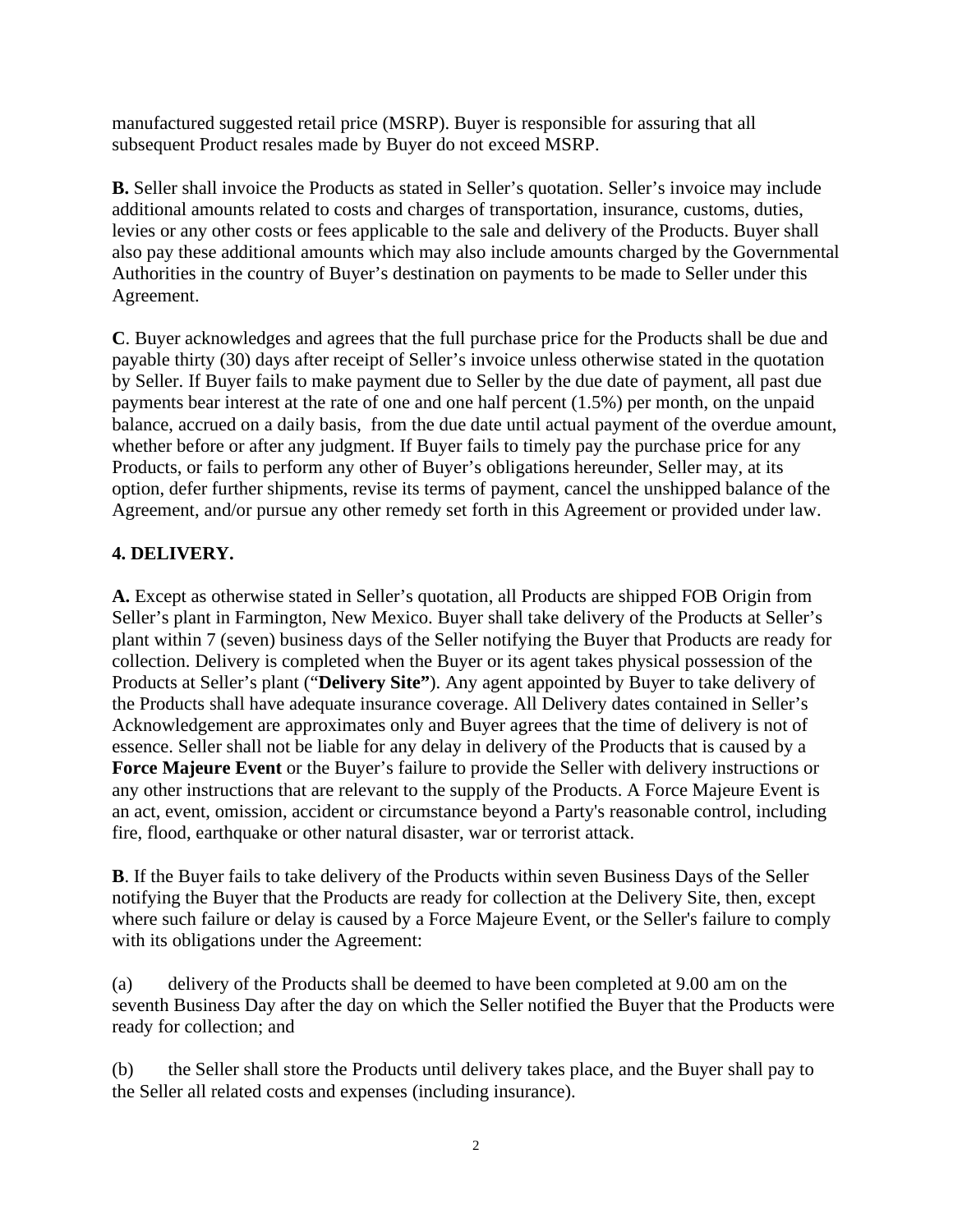**C.** If the Buyer has not taken delivery of the Products at ten Business Days after the day on which the Seller notified the Buyer that the Products were ready for delivery or collection, the Seller may resell or otherwise dispose of part or all of the Products and, after deducting reasonable storage and selling costs, account to the Buyer for any excess over the price of the Products or charge the Buyer for any shortfall below the price of the Products.

**D**. If installments are provided for in the quotation, the Seller may deliver the Products by installments, which shall be separately invoiced and paid for by the Buyer. Any delay in delivery or defect in an installment shall not entitle the Buyer to cancel any other installment. Terms related to delivery in installments shall be set forth in the Special Terms and Conditions in Seller's quotation.

### **5. LIMITED WARRANTY, EXCLUSIONS AND DISCLAIMERS.**

**A. Limited Warranty.** SELLER WARRANTS THAT FROM THE DATE OF DELIVERY AND FOR A PERIOD OF TWO YEARS ("WARRANTY PERIOD"), SELLER'S PRODUCTS AS SOLD UNDER THIS AGREEMENT, WILL CONFORM IN ALL MATERIAL RESPECTS TO ITS SPECIFICATIONS AT THE TIME OF SALE AND BE FREE FROM MATERIAL DEFECTS SUBJECT TO PROPER USE AND SERVICE BY BUYER IN ACCORDANCE WITH THE SPECIFICATIONS. THIS LIMITED WARRANTY APPLIES ONLY TO THE UNMODIFIED PORTION OF THE PRODUCTS. THIS LIMITED WARRANTY DOES NOT APPLY TO THIRD PARTY COMPONENTS AND ACCESSORIES, THAT INCLUDE, BUT ARE NOT LIMITED TO, SOLENIOD VALVES AND THERMOCOUPLES, WHICH ARE INCORPORATED INTO SELLER'S PRODUCTS. "**SPECIFICATIONS**" MEANS THE SPECIFICATIONS DELIVERED TO BUYER WITH OR IN THE PRODUCT AND/OR PUBLISHED ON SELLER'S WEBSITE FOR THE APPLICABLE VERSION OF THE PRODUCT. BUYER AGREES THAT SPECIFICATIONS MAY BE SUPPLIED ONLY IN THE ENGLISH LANGUAGE, UNLESS OTHERWISE REQUIRED BY LOCAL LAW WITHOUT THE POSSIBILITY OF CONTRACTUAL WAIVER OR LIMITATION. THIS LIMITED WARRANTY EXTENDS ONLY TO BUYER AND IS NOT TRANSFERABLE TO ANY OTHER PARTY AND ANY TRANSFER MADE IN VIOLATION OF THIS PROVISION SHALL BE VOID. BUYER'S SOLE REMEDY, AND SELLER'S SOLE LIABILITY, FOR ANY BREACH OF THE FOREGOING WARRANTY SHALL BE TO REPLACE OR REPAIR ANY PART OR PARTS (OR REDELIVER SERVICES) WHICH WERE DELIVERED IN BREACH OF THE FOREGOING WARRANTY. SELLER RESERVES THE RIGHT TO AMEND THE SPECIFICATIONS WHERE SUCH AMENDMENTS ARE AS A RESULT OF THE EVOLUTION OF AND IMPROVEMENTS TO THE SELLER'S TECHNOLOGY AND PRODUCTS, OR IF REQUIRED BY ANY APPLICABLE STATUTORY OR REGULATORY REQUIREMENTS.

**B. Warranty Exclusions and Disclaimers.** SELLER MAKES NO OTHER EXPRESS OR IMPLIED WARRANTIES, INCLUDING BUT NOT LIMITED TO IMPLIED WARRANTIES OF MERCHANTABILITY, FITNESS FOR A PARTICULAR PURPOSE (EVEN IF BUYER HAS NOTIFIED SELLER OF ITS INTENDED USE FOR THE PRODUCTS) OR NON-INFRINGEMENT. SELLER FURTHER EXPRESSLY DISCLAIMS ANY WARRANTY OF THE PRODUCTS WHERE THE ALLEGED NONCONFORMITY IS DUE TO NORMAL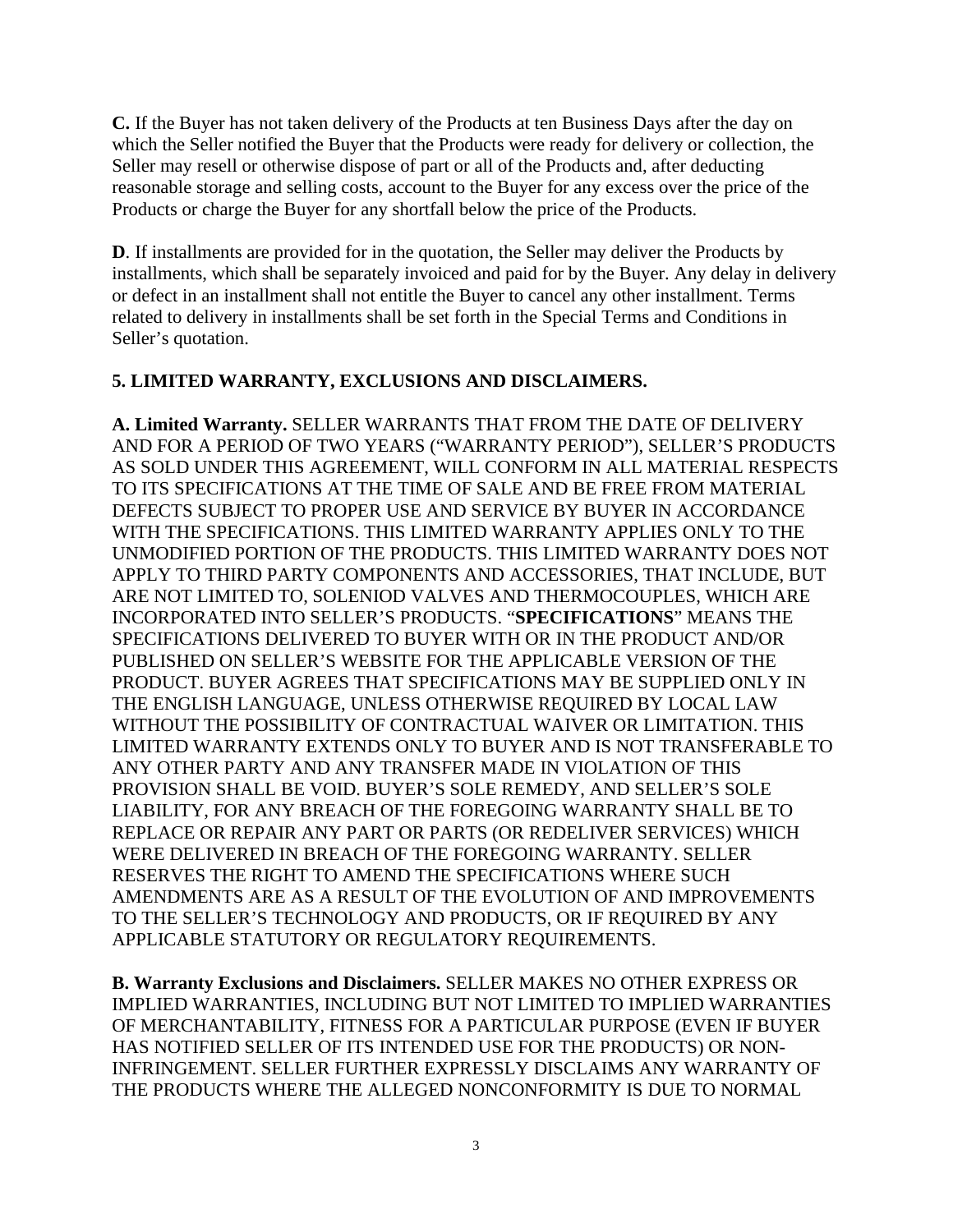WEAR AND TEAR, ALTERATION, MODIFICATION, REPAIR, ATTEMPTED REPAIR, IMPROPER USE OR STORAGE, IMPROPER MAINTENANCE, NEGLECT, ABUSE, FAILURE TO FOLLOW ANY PRODUCT INSTRUCTIONS, DAMAGE (WHETHER CAUSED BY ACCIDENT OR OTHERWISE), VARIABLES OUTSIDE THE CONTROL OF SELLER OR ANY OTHER IMPROPER CARE OR HANDING OF THE PRODUCTS CAUSED BY ANYONE OTHER THAN SELLER. "**VARIABLES**" INCLUDE OPERATOR SKILLS, USE OF EQUIPMENT USED WITH THE PRODUCTS OTHER THAN THAT AUTHORIZED BY SELLER, AND ENVIRONMENTAL AND CLIMATIC CONDITIONS.

**6. PRODUCT RETURNS.** Products shall not be returned to Seller without Seller's written consent. Return instructions will be supplied upon notice given by Buyer to Seller. Buyer will pay the cost of returning Products to Seller in connection with warranty claims, and Seller shall pay the cost of returning to Buyer Products that are repaired or replaced under warranty.

# 7. **QUALITY**

**A**. Subject to clause 5(A), if

(a) Buyer gives notice in writing to the Seller during the Warranty Period within a reasonable time of discovery that some or all of the Products do not comply with the Specifications as set out in clause 5(A); and

(b) the Seller is given a reasonable opportunity of examining such Products; and

(c) the Buyer (if asked to do so by the Seller) returns such Products to the Seller's place of business at the Buyer's cost,

then the Seller shall, in its sole discretion, repair or replace the defective Products.

**B.** These Terms and Conditions shall apply to any repaired or replacement Products supplied by the Seller.

### 8**. TITLE AND RISK**

**A**. Risk in the Products shall pass to the Buyer when the Buyer is notified by the Seller that the Products are ready for collection from the Seller's premises (Delivery Site) by the Buyer.

**B**. Title to the Products shall not pass to the Buyer until the Seller receives payment of the total price in full for the Products.

**C**. Until title to the Products has passed to the Buyer, Buyer shall:

(a) store the Products separately from all other Products held by the Buyer so that they remain readily identifiable as the Seller's property;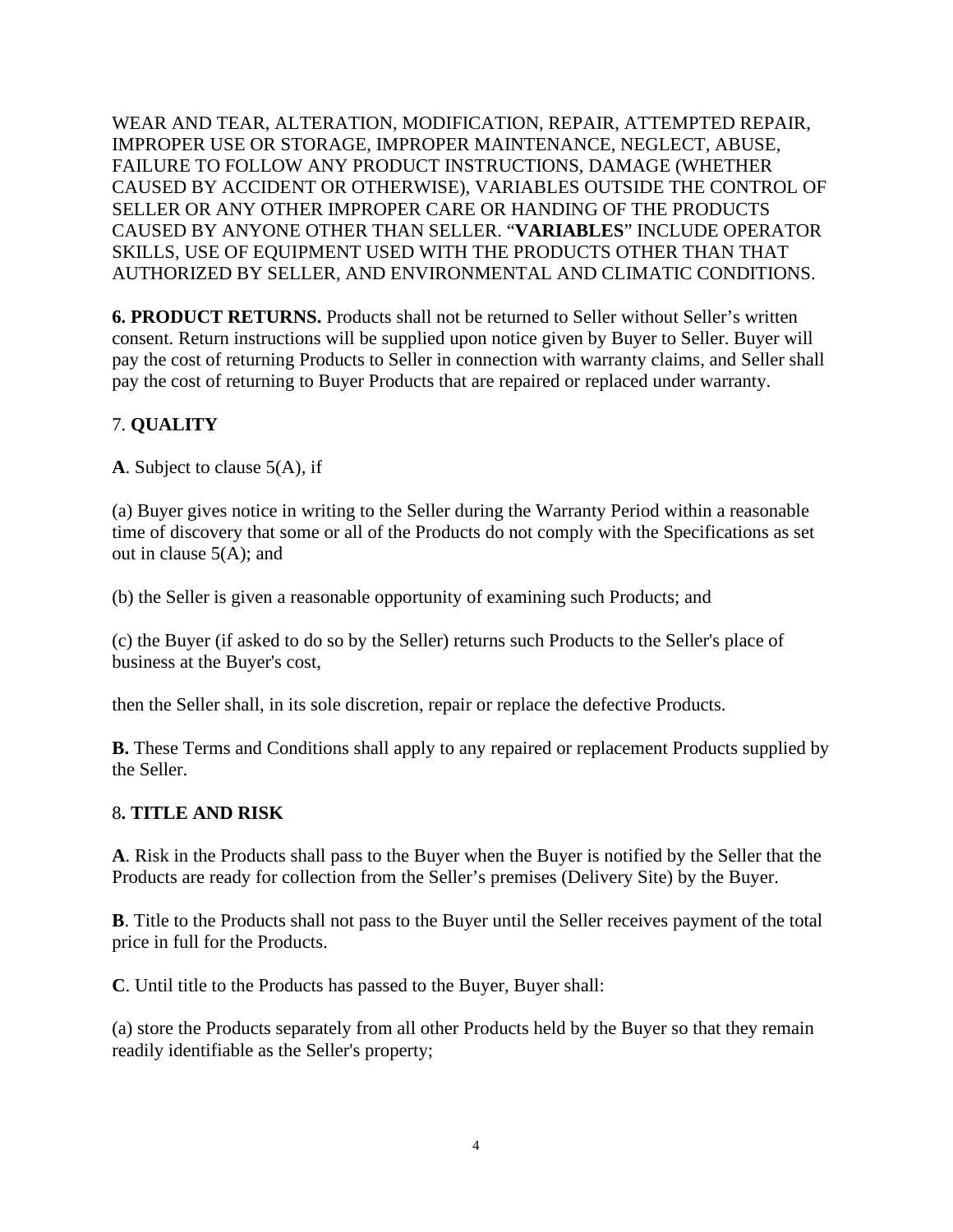(b) not remove, deface or obscure any identifying mark or packaging on or relating to the Products;

(c) maintain the Products in satisfactory condition and keep them insured against all risks for their full price from the date of delivery;

(d) notify the Seller immediately if it becomes subject to any of the events listed in clause  $12(C)(c)-(e)$ ; and

(e) give the Seller such information relating to the Products as the Seller may require from time to time.

**D**. Subject to clause 8(G), the Buyer may use the Products in the ordinary course of its business (but not otherwise) before the Seller receives payment for the Products.

**E.** The Buyer acknowledges that the Products are designed for use in the Field of Use in accordance with the quotation and that any other use by the Buyers shall, be entirely at the Buyers own risk.

**F.** Test information obtained by the Parties in respect of the Products ("**Test Information**") will be shared between the Parties. The Parties shall treat the Test Information as Confidential Information.

**G**. If before title to the Products passes to the Buyer the Buyer becomes subject to any of the events listed in clause  $12(C)(c)$ -(e), then, without limiting any other right or remedy the Seller may have, the Seller may at any time:

(i) require the Buyer to deliver up all Products in its possession; and

(ii) if the Buyer fails to do so promptly, enter any premises of the Buyer or of any third party where the Products are stored in order to recover them.

### **9. INTELLECTUAL PROPERTY**.

**A. "Intellectual Property**" means all patents, rights to inventions, utility models, copyright and related rights, trademarks, service marks, trade, business and domain names, rights in goodwill or to sue for passing off, rights in designs, rights in computer software, database rights, moral rights, Rights in Confidential Information (including know-how and trade secrets) and any other intellectual property rights, in each case whether registered or unregistered and including all applications for and renewals or extensions of such rights, and all similar or equivalent rights or forms of protection in any part of the world. "**Confidential Information**" is as defined in Clause 10 of this Agreement.

**B.** Seller owns all Intellectual Property Rights in and to the Products, and its Confidential Information.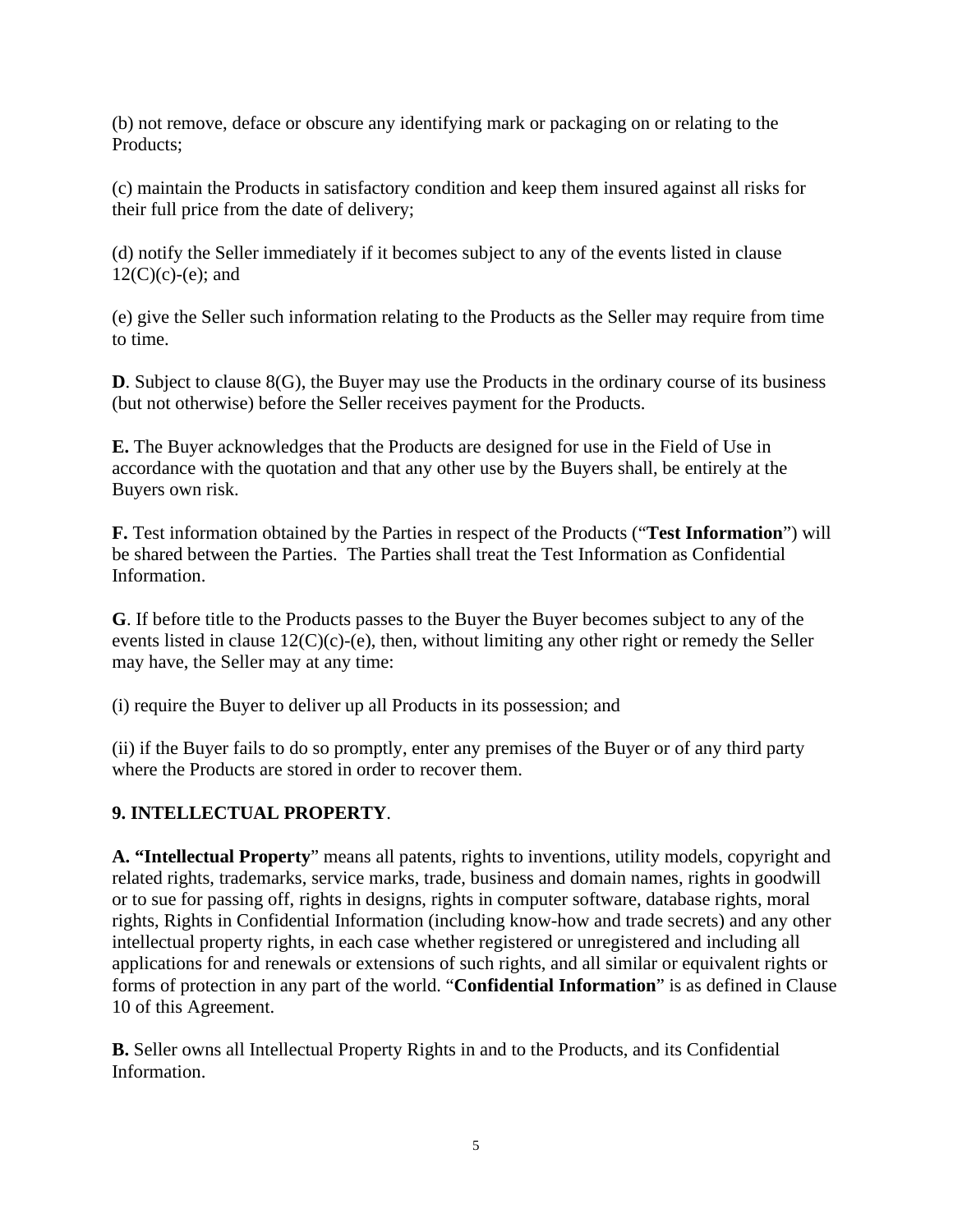**C.** Buyer shall not open, disassemble, reverse engineer or otherwise tamper with the Products, nor decompile, disassemble, reverse engineer, alter or amend any part of the Products in any way without the prior written consent of the Seller. Buyer will not deconstruct, synthesize, or extract any element of and/or otherwise discover any source code, algorithms, circuits, hardware, structures, architectures, processes, methods or techniques embodied in, or otherwise translate, or reverse assemble the Products in whole or in part, except as expressly permitted by law without the possibility of contractual waiver and

**D**. This Agreement does not convey to the Buyer any right, title or interest in or to any of the Seller's Intellectual Property Rights by implication, estoppel or otherwise.

**E.** Buyer shall procure that its customers abide by terms equivalent to the terms set out in this clause 9.

**F**. Buyer acknowledges that Seller shall own all updates or enhancements to Products and/or Seller's Intellectual Property, whether developed by Buyer or Seller;

**G.** Buyer will not:

(a) except as permitted in this Agreement under Clause (1), develop any products incorporating any of Seller's Intellectual Property;

(b) file any patent applications related to the Seller's Intellectual Property including patent applications related to improvements of Seller's Products. Buyer shall not apply for the registration of Seller's Intellectual Property in any country nor otherwise take any action inconsistent with Seller's rights in the Intellectual Property;

(c) use in any way (including in Buyer's letterhead or presentation cards) Seller's trade or business names or trademarks;

(e) do, or cause to be done, any act that contests or in any way impairs any portion of Seller and its licensors, right, title and interest in and to the Intellectual Property Rights;

(f) obscure or remove any proprietary rights notices of Seller or its licensors contained in Products, including any trademarks, and copyright notices.

### **10. CONFIDENTIAL INFORMATION**.

**A. Definition.** "**Confidential Information**" of Seller means any and all confidential information, including third party confidential information, disclosed by Seller or its agents ("**Disclosing Party**") to the Buyer ("**Recipient**") in connection with this Agreement, which,

(a) if provided in tangible format, may or may not be labelled at the time of such disclosure as "confidential" or bearing a similar legend;

(b) if provided in oral or intangible format, is identified as confidential at the time of disclosure;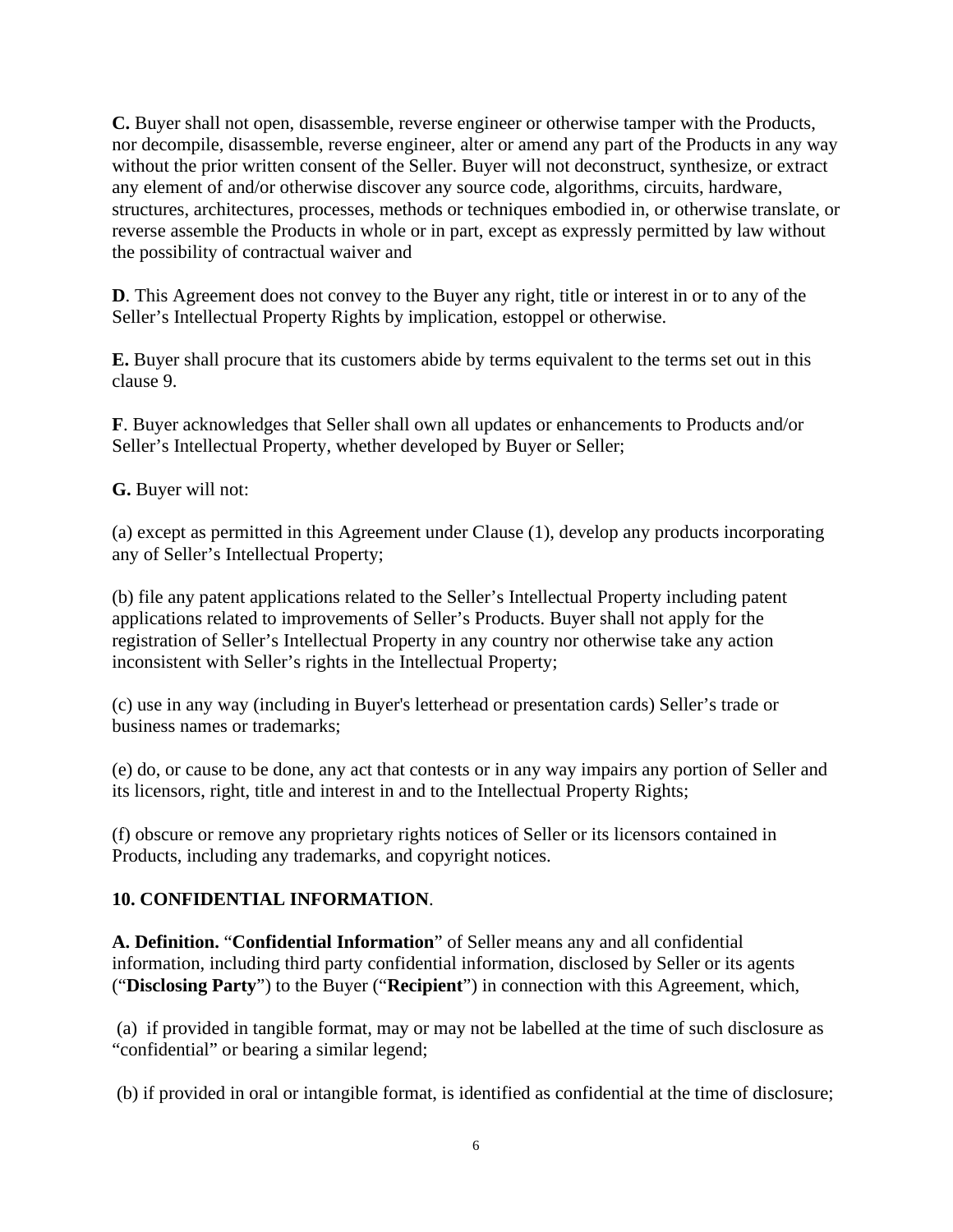c) the Recipient should reasonably understand to be confidential based on the nature or circumstances of the disclosure, including Product pricing, Product design drawings, non-public technical information and Products (and related information) identified as pre-release or not generally publicly available and without prejudice to any of the foregoing: all information in respect of the business of either Party disclosed or obtained in connection with this Agreement including, any business methods; finance; technology; business, technological, financial or manpower plans; client or customer lists and details; and information concerning either Party's relationships with actual or potential clients or customers and specifically shall include the following information of the Seller: the Products and any documentation associated therewith and Test Information, as referred to in Clause 8(F), this Agreement between the Seller and the Buyer for the sale and purchase of the Products in accordance with the Seller's quotation and these Conditions.

#### **B**. Confidentiality.

(a) Each Party undertakes that it shall not at any time during the Agreement, and for a period of five years after termination of the Agreement, disclose to any person any Confidential Information concerning the business, affairs, buyers, clients or sellers of the other Party, except as permitted by Clause 10(B)(b);

(b) Each Party may disclose the other Party's Confidential Information:

(i) to its employees, officers, representatives or advisers who need to know such information for the purposes of exercising the Party's rights or carrying out its obligations under or in connection with the Agreement. Each Party shall ensure that its employees, officers, representatives or advisers to whom it discloses the other Party's confidential information comply with this Clause  $10(B)(b)$ ; and,

(ii) as may be required by law, a court of competent jurisdiction or any governmental or regulatory authority;

(c) No Party shall use any other Party's Confidential Information for any purpose other than to exercise its rights and perform its obligations under or in connection with the Agreement;

(d) In certain circumstances and territories, Seller may engage a representative who may have introduced the Buyer to Seller as a result of which this Agreement was concluded (the "Representative"). By entering into this Agreement, Buyer acknowledges that, in such circumstances, Seller may be required to provide copies of invoices sent to the Buyer to such Representative and such disclosure shall not contravene the provisions of this clause B(b) of the Agreement;

(e) protect such Confidential Information with at least the same degree of care that Recipient uses to protect its own Confidential Information of a similar nature, but in no case, less than reasonable care; and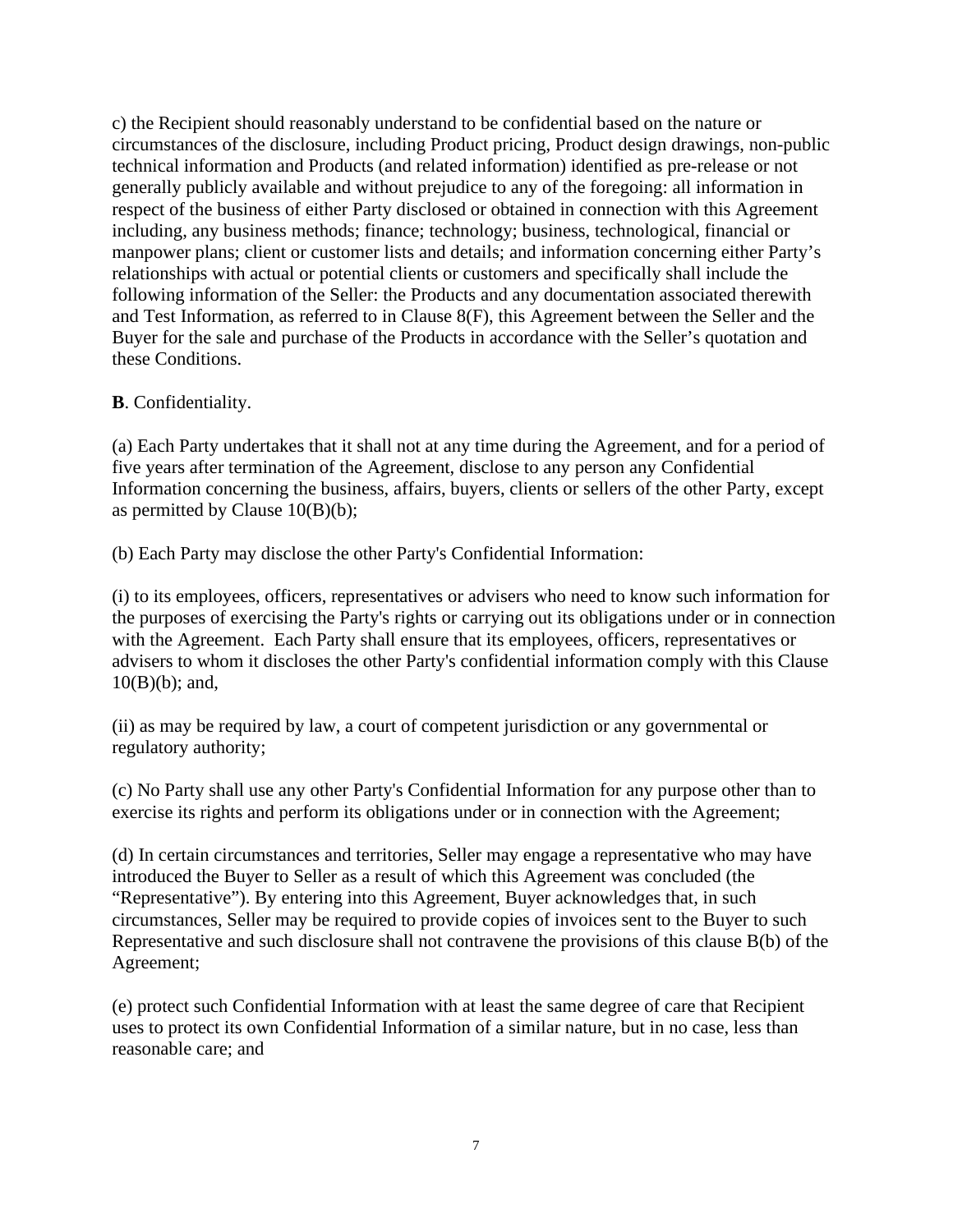(f) notify Disclosing Party promptly upon discovery of any loss or unauthorized disclosure of Disclosing Party's Confidential Information.

**11. COMPLIANCE WITH LAWS.** Buyer agrees to comply with all laws, regulations and executive orders of the U.S. and all other countries applicable to the sale, resale, delivery, or redelivery of the Products and information hereunder. (collectively, **"Laws"**). Seller shall have no obligation to deliver any Products to Buyer under this Agreement, except as permitted under Laws, and may cancel any related Delivery or order if it is unable to deliver in accordance with applicable Laws. Buyer shall comply with the Laws as well as all laws and regulations in Buyer's jurisdiction and any other jurisdiction related to the import, export, re-export, transfer, shipping, sale, re-sale and/or use of the Products.

# **12. TERMINATION.**

**A.** Seller reserves the right, in its sole discretion, to decline any purchase order if appropriate authorization is not obtained from any governments exercising export authority, or as otherwise provided in Section 11, and Seller shall have no liability to Buyer in any way for any such termination.

**B.** Orders cancelled/terminated by Buyer in addition to any other payments due to Seller under this Agreement, may be subject to a restocking fee up to 90% of the price shown in Buyer's purchase order and any applicable material, labor, service, or other costs and fees, at Seller's sole discretion.

**C.** Without limiting its other rights or remedies, the Seller may terminate this Agreement with immediate effect by giving written notice to the Buyer if:

(a) the Buyer commits a material breach of any term of the Agreement and (if such a breach is remediable) fails to remedy that breach within 14 days of that Party being notified in writing to do so;

(b) the Buyer repeatedly breaches any terms of the Agreement;

(c) the Buyer takes any step or action in connection with its entering administration or bankruptcy proceedings, provisional liquidation or any composition or arrangement with its creditors (other than in relation to a solvent restructuring), being wound up (whether voluntarily or by order of the court, unless for the purpose of a solvent restructuring), having a receiver appointed to any of its assets or ceasing to carry on business;

(d) the Buyer suspends, threatens to suspend, ceases or threatens to cease to carry on all or a substantial part of its business; or

(e) the Buyer's financial position deteriorates to such an extent that in the Seller's opinion the Buyer's capability to adequately fulfil its obligations under the Agreement, has been placed in jeopardy.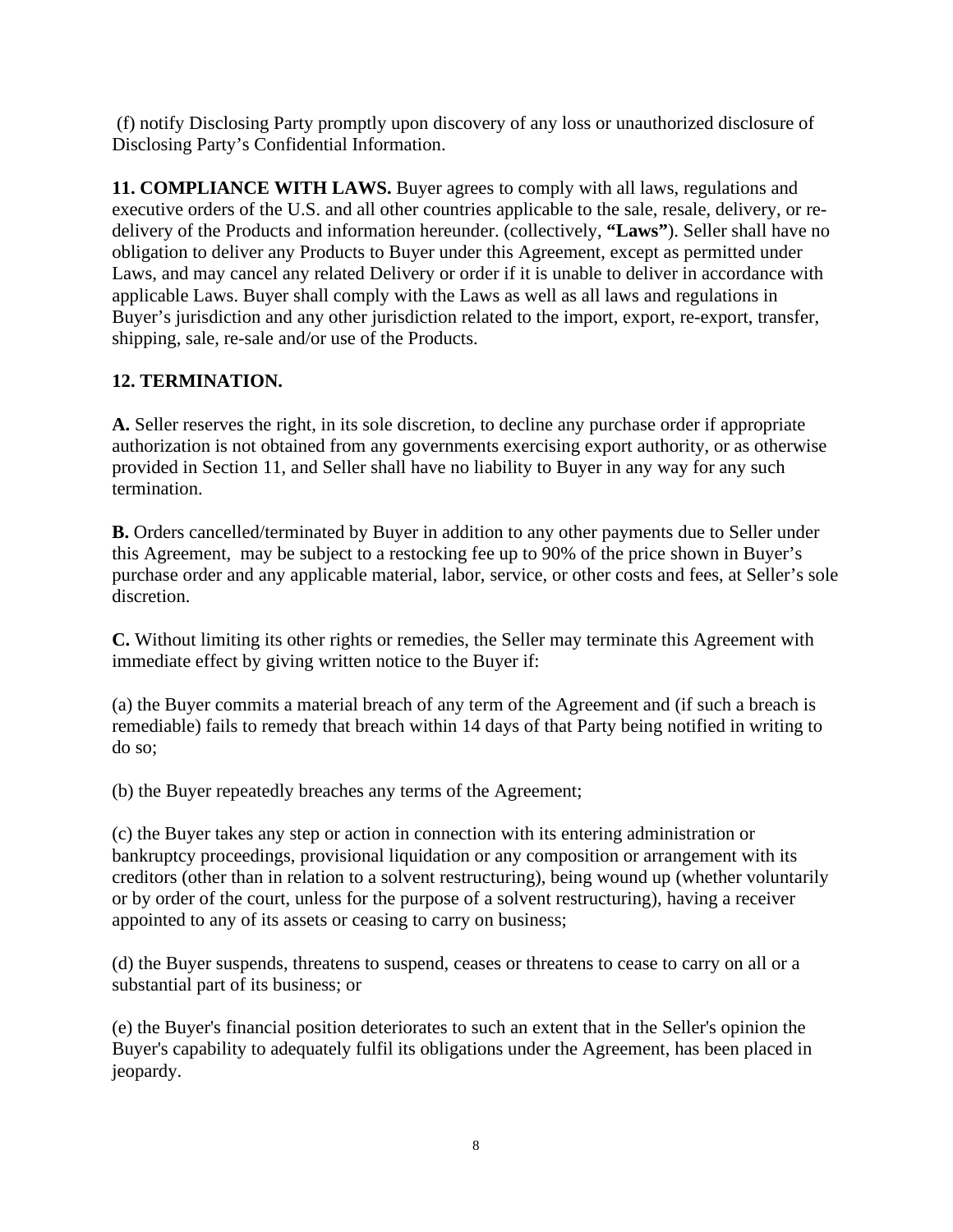**D**. Without limiting its other rights or remedies, the Seller may suspend provision of the Products under the Agreement if the Buyer becomes subject to any of the events listed in clauses 10(C), or the Seller reasonably believes that the Buyer is about to become subject to any of them.

**E.** Without limiting its other rights or remedies, the Seller may terminate the Agreement with immediate effect by giving written notice to the Buyer if the Buyer fails to pay any amount due under the Agreement on the due date for payment and remains in default not less than 14 days after being notified in writing to make such payment.

**F**. On termination of the Agreement for any reason, the Buyer shall immediately pay to the Seller all of the Seller's outstanding unpaid invoices and interest.

**G**. Termination of the Agreement shall not affect any of the Parties' rights and remedies that have accrued as at termination, including the right to claim damages in respect of any breach of this Agreement that existed at or before the date of termination.

**H**. Any provision of the Agreement that expressly or by implication is intended to come into or continue in force on or after termination shall remain in full force and effect.

**I.** Clauses 3, 9, 10, 13, 17, and 18, and 20 shall survive the termination of this Agreement.

### **13. LIMITATION OF LIABILITY.**

Regardless of the basis on which Buyer is entitled to claim damages from Seller in respect of any losses to Buyer that arise under or in connection with this Agreement, whether in contract, tort (including negligence), breach of statutory duty or otherwise, Seller's entire liability for all claims in the aggregate arising from or related to each Product purchased by Buyer, or otherwise arising, under this Agreement will not exceed the amount of the price of Products in respect of which payment has been received by Seller and paid by Buyer to Seller. This limit also applies to Seller, and all of Seller's suppliers and is the maximum for which Seller, and its suppliers are collectively responsible. UNDER NO CIRCUMSTANCES SHALL SELLER, OR ITS SUPPLIERS BE LIABLE FOR ANY OF THE FOLLOWING, EVEN IF INFORMED OF THEIR POSSIBILITY: DAMAGES CLAIMS BY BUYER AND ANY THIRD PARTY, WHETHER OR NOT THE CLAIMS ARE BASED IN CONTRACT, TORT (INCLUDING NEGLIGENCE AND STRICT LIABILITY) OR OTHERWISE FOR LOST PROFITS, GOODWILL, REVENUE OR ANTICIAPTED SAVINGS; OR SPECIAL, INCIDENTAL, CONSEQUENTIAL, EXEMPLARY LOSS ARISING UNDER OR IN CONNECTION WITH THE AGREEMENT; OR LOSS OF, OR DAMAGE TO, DATA.

**14**. **PRODUCT SUPPORT SERVICES ("Services")** If Buyer has opted to purchase the services outlined in the quotation, the Seller shall provide the services to the Buyer in accordance therewith.

**A.** In providing the services, the Seller shall:

(a) Perform the services with reasonable care and skill; and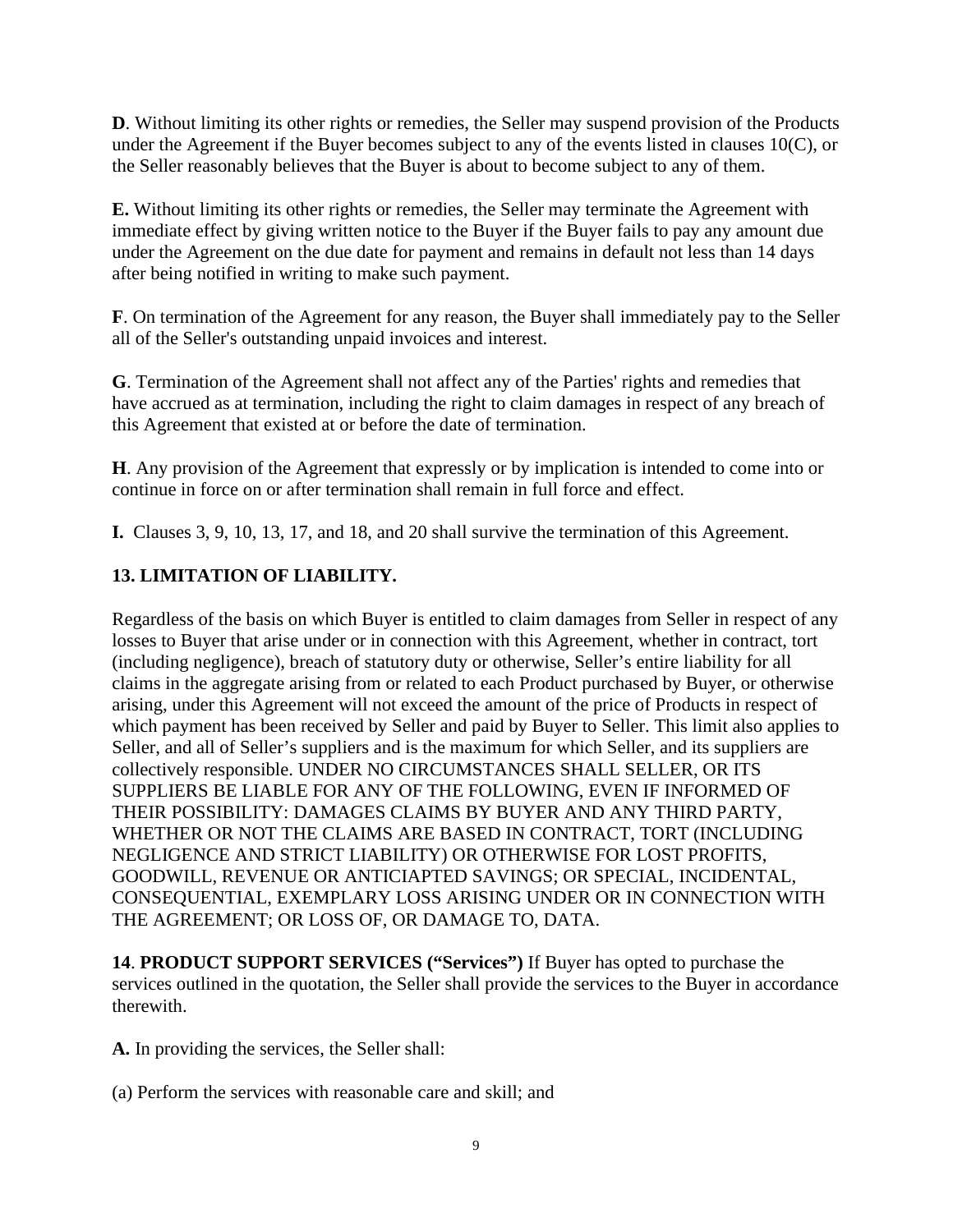(b) use its reasonable endeavors to perform the services in accordance with the service description set out in the quotation.

(c) Where the services are to be provided in person, observe all reasonable health and safety rules and regulations and security requirements that apply to any of the Buyer's premises that have been communicated to the Seller, provided that the Seller shall not be liable under the Agreement as a result of such observation.

**B.** The Buyer shall ensure that it:

(a) co-operates with the Seller in all matters relating to the services;

(b) provide, for the Seller, its agents, subcontractors, consultants and employees in a timely manner and at no charge, access to the Buyer's premises, data and other facilities as reasonably required by the Seller for the provision of the services; and

(c) provide in a timely manner, such information as the Seller may reasonably require in order to provide the Services and ensure that such information is accurate and complete in all material respects,

**C**. If the Seller's performance of its service obligations under the Contract is prevented or delayed by any act or omission of the Buyer, its agents, sub-contractors, consultants or employees, the Seller shall:

(a) not be liable for any costs, charges or losses sustained or incurred by the Buyer that arise directly or indirectly from such prevention or delay;

(b) be entitled to payment despite any such prevention or delay; and

(c) be entitled to recover any additional costs, charges or losses the Seller sustains or incurs that arise directly or indirectly from such prevention or delay.

**15. CONTACT INFORMATION.** Buyer authorizes Seller (and their successors and assigns, contractors and business partners) to store and use Buyer's contact information in connection with Seller's sale, support and servicing of the Products, and for other lawful purposes.

**16. NOTICES.** Any notice, demand or communication in connection with this Agreement must be in writing and must be delivered by hand, courier service, or email addressed to the Business Contact set out in Seller's quotation and Buyer's purchase order (or such other address as a Party may have notified the other of in writing). The notice, demand or communication will be considered to have been served:

(a) if delivered by hand, at the time of delivery;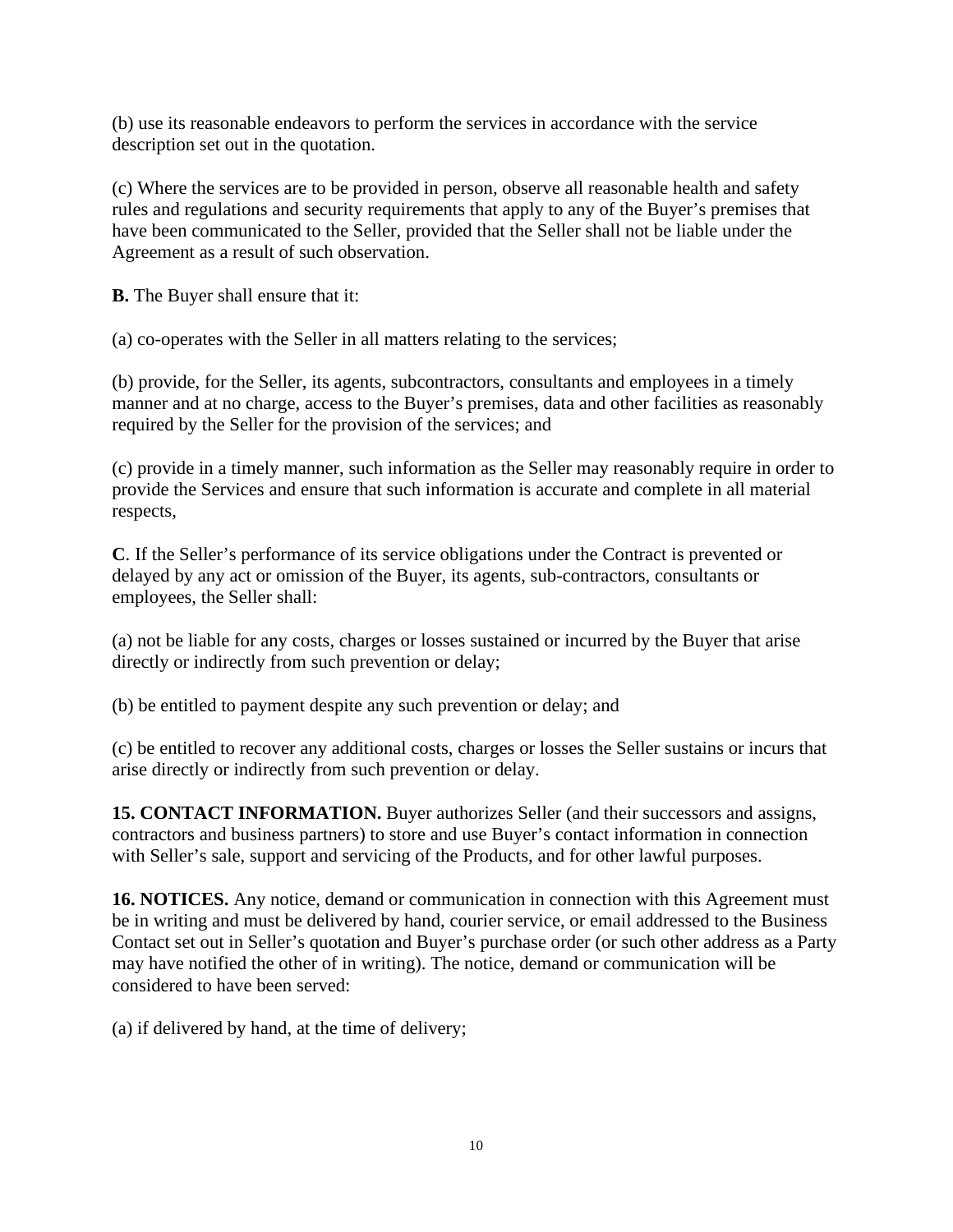(b) if delivered by courier services, the third  $(3<sup>rd</sup>)$  working day following but excluding the day of mailing, or in the case of regular mail the seventh (7th) Business Day following but excluding the day of mailing;

(c) in the case of email, the working day following the day on which the email is sent provided that no delivery failure message is received and the notice is confirmed in writing by post within five (5) Business Days;

(d) any notice to the Seller must also be copied to the Seller's Business Contact email \_\_\_\_\_\_\_\_\_\_\_\_\_\_\_\_\_; and

(e)the provisions of this clause shall not apply to the service of any proceedings or other documents in any legal action.

**17. THIRD PARTY RIGHTS.** No one other than a Party to the Agreement and its permitted assignees shall have any right to enforce any of the terms of this Agreement.

**18. GOVERNING LAW AND VENUE.** This Agreement and any action arising out of or in connection with it or its subject matter or its formation will be adjudicated solely and exclusively in the courts of the State of New Mexico, USA. This Agreement and any action arising out of or in connection with it or its subject matter or its formation, will be governed, controlled, interpreted, and defined solely by and under the laws of the State of New Mexico, USA, exclusive of conflicts of laws.

**19. SEVERABILITY.** If any provision of this Agreement is, for any reason, held to be invalid, illegal or unenforceable, the other provisions of this Agreement will be unimpaired, and the invalid or unenforceable provision will be deemed modified so that it is valid and enforceable to the maximum extent permitted by law.

**20. ASSIGNMENT and Other Dealings.** Buyer will not assign or transfer this Agreement without the prior written consent of Seller and any attempted assignment or transfer in violation of the foregoing will be null and void. Notwithstanding the foregoing, Buyer may sell or transfer any Product to any third party (a "**Transferee**") as authorized by Seller in the quotation, provided such transfer or assignment otherwise complies with the requirements of this Agreement, including the requirements of Clauses 9, 10 and 11, and the Transferee agrees to be bound by the restrictions contained in this Agreement. The Transferee shall not have any rights under this Agreement and shall not be a third–party beneficiary for any purpose**.** 

**21. WAIVER.** A waiver of any right or remedy is only effective if given in writing and shall not be deemed a waiver of any subsequent breach or default. A delay or failure to exercise, or the single or partial exercise of, any right or remedy shall not waive that or any other right or remedy nor prevent or restrict the further exercise of that or any other right or remedy.

**22. ENTIRE AGREEMENT.** This Agreement is the final, complete and exclusive agreement of the parties with respect to the subject matters hereof and supersedes and merges all prior discussions between the parties with respect to such matters. No modification of or amendment